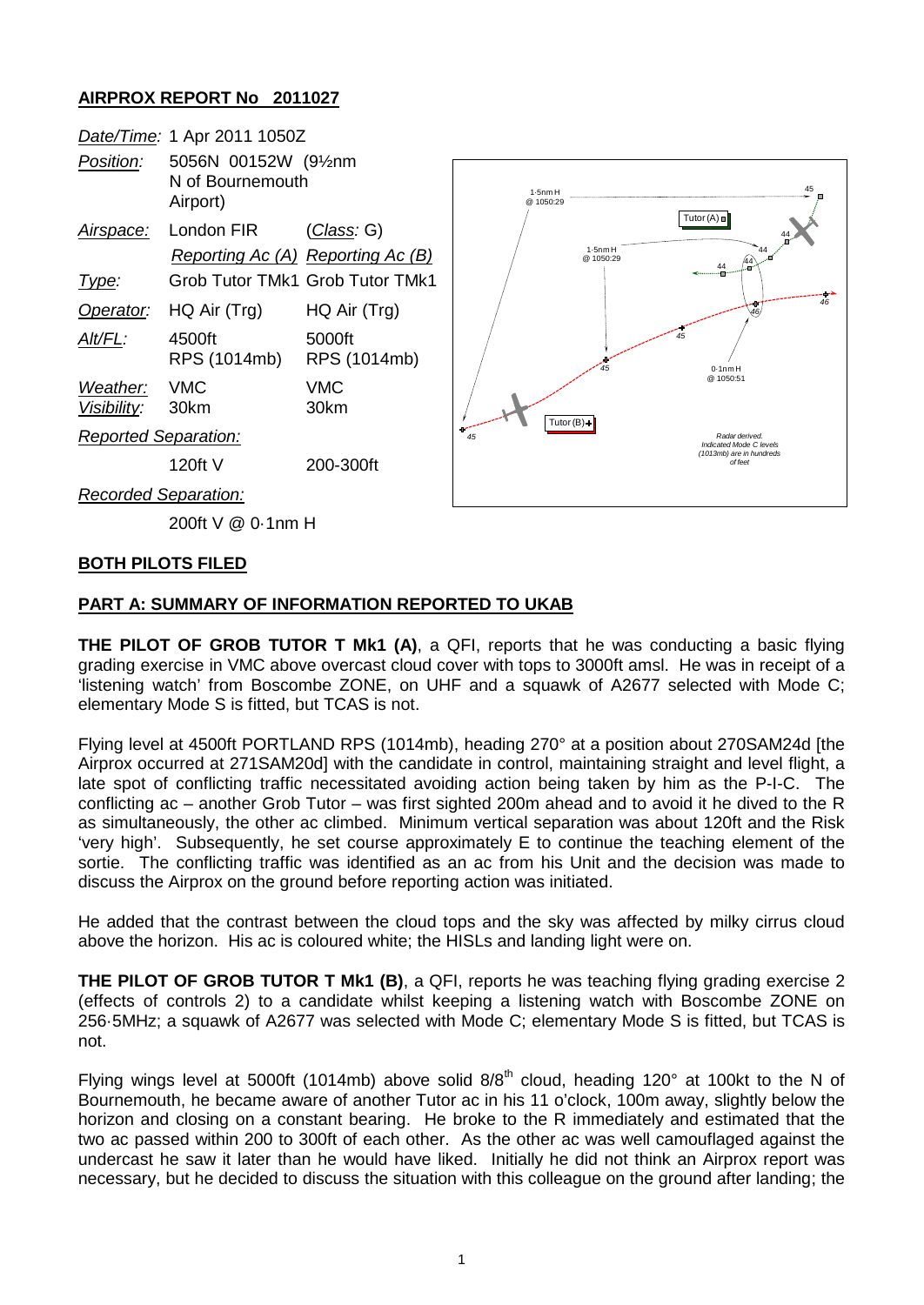Airprox was filed subsequently and he assessed the Risk as medium. His ac is coloured white; the HISLs and landing light was on.

**THE GROB TUTOR PILOTS' UNIT** commented that the Tutor colour-scheme is notoriously difficult to spot under the conditions experienced during this Airprox. Middle Wallop asked if the colourscheme could be altered but was told this was not possible, although it is interesting to note that the display Tutor has a different colour scheme. None of the Middle Wallop Tutor fleet currently has a Collision Avoidance System fitted, but the Unit's ac are scheduled to be fitted starting in June 2011.

**THE BOSCOMBE DOWN ZONE CONTROLLER (ZONE)** reports that he was operating LARS during a quiet period with little traffic when two Grobs called on UHF 256·5MHz. These flights were operating on a 'Listening Watch', where no ATS is provided. However, as they have a duty of care, he requested these two ac to squawk 'ident'. A further Grob Tutor pilot called up whom he also requested to squawk 'ident'. Observing two of these Grob Tutor ac in close proximity to each other, he called the other ac to the two crews; one called visual and the other just acknowledged his transmission. Shortly afterwards he handed over the position. Subsequent to the Airprox being filed, he listened to the RT tape recordings, but no mention of any Airprox was made by the pilots of any Tutor ac whilst on the frequency.

**HQ 1GP BM SM** reports that this Airprox occurred between a pair of Middle Wallop based Tutors operating VFR in receipt of a "Listening Watch" from Boscombe ZONE.

'Listening Watch' was introduced for Middle Wallop based Tutor ac conducting general handling in the vicinity of Boscombe Down, to facilitate co-ordination with Boscombe Down's IFR traffic when required. There is no form of flight following or undertaking to provide an ATS inherent in this 'listening watch'; the Tutor pilots simply 'check-in' on the ZONE frequency and are acknowledged. However, following the unit's investigation into this occurrence and that of Airprox 2011029, Boscombe Down ATC became concerned that their controller's perception of their 'duty of care' had blurred the line between their responsibilities toward ATSOCAS mandated within CAP774 and that of a 'Listening Watch'. Consequently, this concept has been withdrawn with Boscombe Down ATC applying ATSOCAS iaw CAP 774. A manning study is also being undertaken at Middle Wallop ATC to facilitate greater provision of ATSOCAS by that unit to their own station-based ac.

Both pilots report 30km visibility with nil weather and OVC cloud at 3000ft. The pilot of Tutor (A) reports that their visual acquisition task was hampered with the contrast between the cloud tops and the sky affected due to milky cirrus cloud above the horizon. The pilot of Tutor (B) reports a similar difficulty due to the lack of contrast between the colour scheme of Tutor (A) and the white background, compounded by their constant relative bearing.

Tutor (B) called ZONE initially at 1027:57 and, as ZONE was 'quiet…with little traffic', was instructed to squawk ident. At 1035:33, [over 15min before the Airprox occurred] the crew of Tutor (A) called ZONE and was also asked to squawk ident. Shortly after the pilot of Tutor (A) acknowledged this instruction, ZONE passed TI to Tutor (A) stating, "[callsign (A)] *Tutor 12 o'clock 1 mile manoeuvring indicating 8 hundred feet, correction 5 hundred feet below*." The pilot of Tutor (A) replied that they were visual. ZONE then immediately passed TI to Tutor (B), stating that the ac that was the subject of that TI was "*visual with you*," making it clear that it was Tutor (A). This TI was acknowledged by Tutor (B) at 1036:24 and there were no further transmissions from ZONE to the subject Tutors until 1054:44.

ZONE states in their report that shortly after passing TI to the Tutors, they handed over the console position to a second controller. Subsequently, ZONE has confirmed that this handover took place between 1036:24 and 1054:44, with the second controller's voice evident on the tape at 1054:44. However, neither controller nor the Supervisor could state exactly when the transfer of control position occurred, nor were any details of the handover evident on the RT tape transcript due to the absence of 'live mic' recording.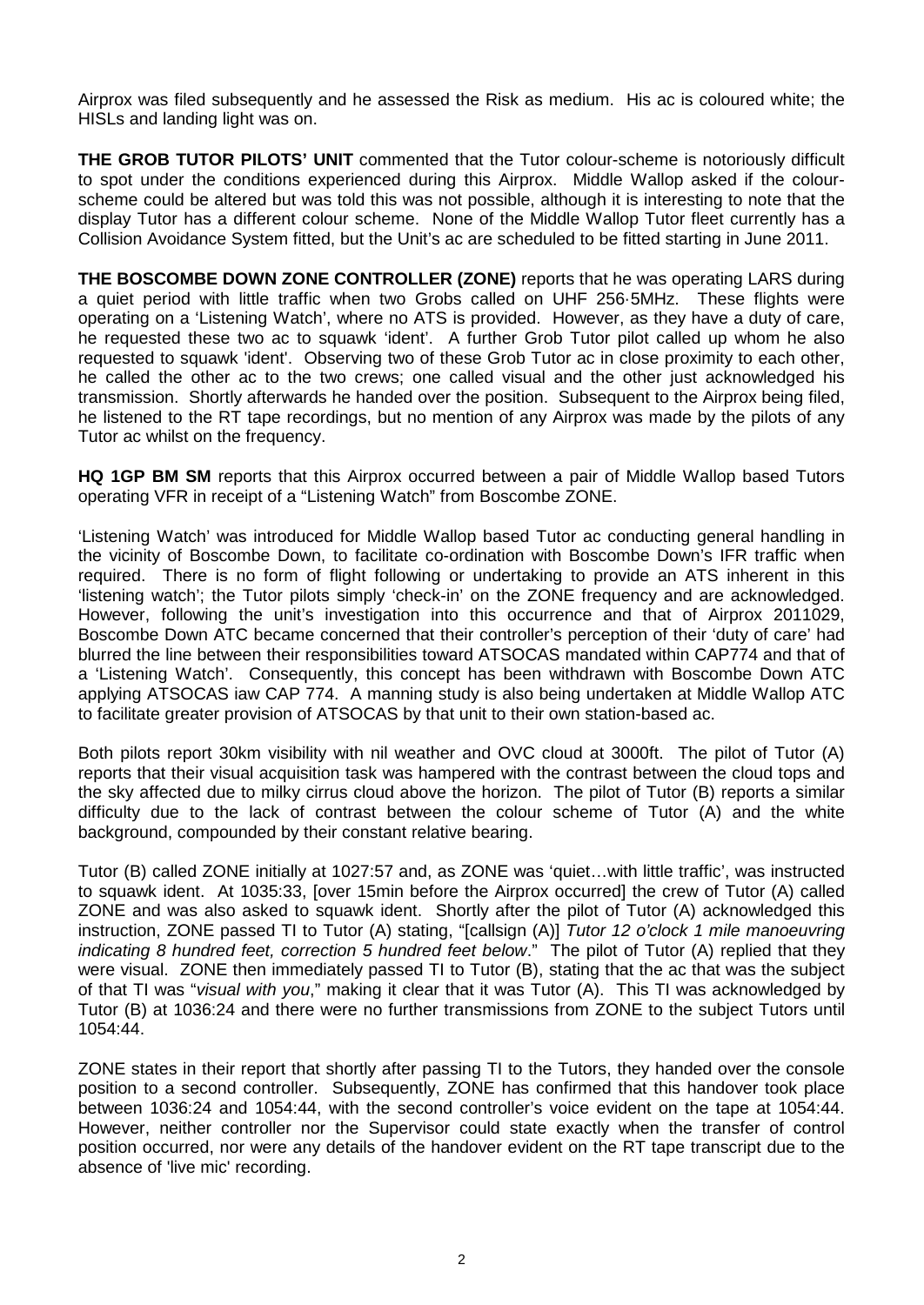The CPA occurred at 1050:51, with 200ft vertical separation and a minimum horizontal separation of 0·1nm.

Notwithstanding the conceptual limitations of the 'Listening Watch', perceiving a duty of care to exist, the first ZONE controller identified the subject Tutors and passed them TI on each other, with Tutor (A) replying that they were visual with Tutor (B). Although it has proved impossible to determine the point at which the handover of control position took place, the limitations of the 'Listening Watch' as briefed to Boscombe Down Controllers meant that they were not required to provide any flight following or TI. Moreover, the Tutor pilots' reports and subsequent conversation with the pilot of Tutor (B) have highlighted that the aircrew were under no illusion that they were in receipt of an ATS. Furthermore, given the time elapsed from the passing of TI to the CPA it is clear that the TI passed between 1036:10 and 1036:23 was irrelevant to the air situation at the time the Airprox occurred.

From a BM perspective, notwithstanding the first ZONE controller's perceived 'Duty of Care', Boscombe Down ATC had no responsibility towards the provision of TI to the Tutor crews.

**HQ AIR (TRG)** comments that the procedures for avoiding mid-air collisions are currently being reviewed at Middle Wallop. The embodiment of TCAS should help reduce this risk further but only against transponding traffic.

### **PART B: SUMMARY OF THE BOARD'S DISCUSSIONS**

Information available included reports from the pilots of both ac, transcripts of the relevant RT frequencies, radar video recordings, reports from the air traffic controllers involved and reports from the appropriate ATC and operating authorities.

ZONE had conscientiously passed a warning to the Tutor pilots about each over 15min before the close quarters situation, despite the 'Listening Watch' provided, but this was plainly not relevant to the air situation when the Airprox occurred later. A 'Listening Watch' was not an effective ATS and contributed nothing to the pilot's SA. Members were encouraged that the Unit, in the interests of standardisation, has subsequently reviewed their procedures and applied the extant FIS stipulated for use nationally in conformity with CAP774. The HQ Air Trg Member added that the outcome of the review initiated by No1 EFTS subsequent to Airprox 2011029, whereby the Army Flying Grading organisation was seeking an increase in controller manpower with a view to Middle Wallop ATC providing a TS to such flights, was still awaited. There was, however, a fine balance to be struck between achieving the primary training goals of the sortie and the provision of a compatible ATS to enhance the pilots' SA with the attendant increase in RT and potential interruption to flying instruction. The Traffic Alert System (TAS) embodiment to the Tutor fleet would probably have averted this Airprox and a current Tutor pilot Member, familiar with TAS, extolled its worth. [Post Meeting Note: The UKAB was subsequently advised that two of Middle Wallop's Tutor airframes had already been equipped with TAS, two are currently being fitted out, with the last due for fitment by the end of September 2011.]

The Board was briefed by the HQ Air Training Member that the issue of a more conspicuous colour scheme for service Grob Tutor ac has been considered in great detail. Unfortunately, there was no 'easy fix' as the dark colours that have been applied to other training ac, eg black to Hawk and Tucano ac, can adversely affect the Glass Reinforced Plastic (GRP) structure of the Tutor because of the heat absorption characteristics of dark colours.

Turning to the Airprox itself, it was apparent that both pilots were operating VFR and approaching each other head-on, or nearly so, separated vertically by only 100ft Mode C. Each was therefore responsible for sighting the other ac in sufficient time to afford appropriate visual separation. The pilot of Tutor (A) reports that Tutor (B) was first sighted 200m ahead and to avoid it he dived to the R as, the other ac climbed. The pilot of Tutor (B) notes that he saw the other ac marginally later at a range of 100m and broke to the R immediately, estimating that the two ac passed within 200 to 300ft of each other. This led Members to agree, unanimously, that this Airprox had been the result of a